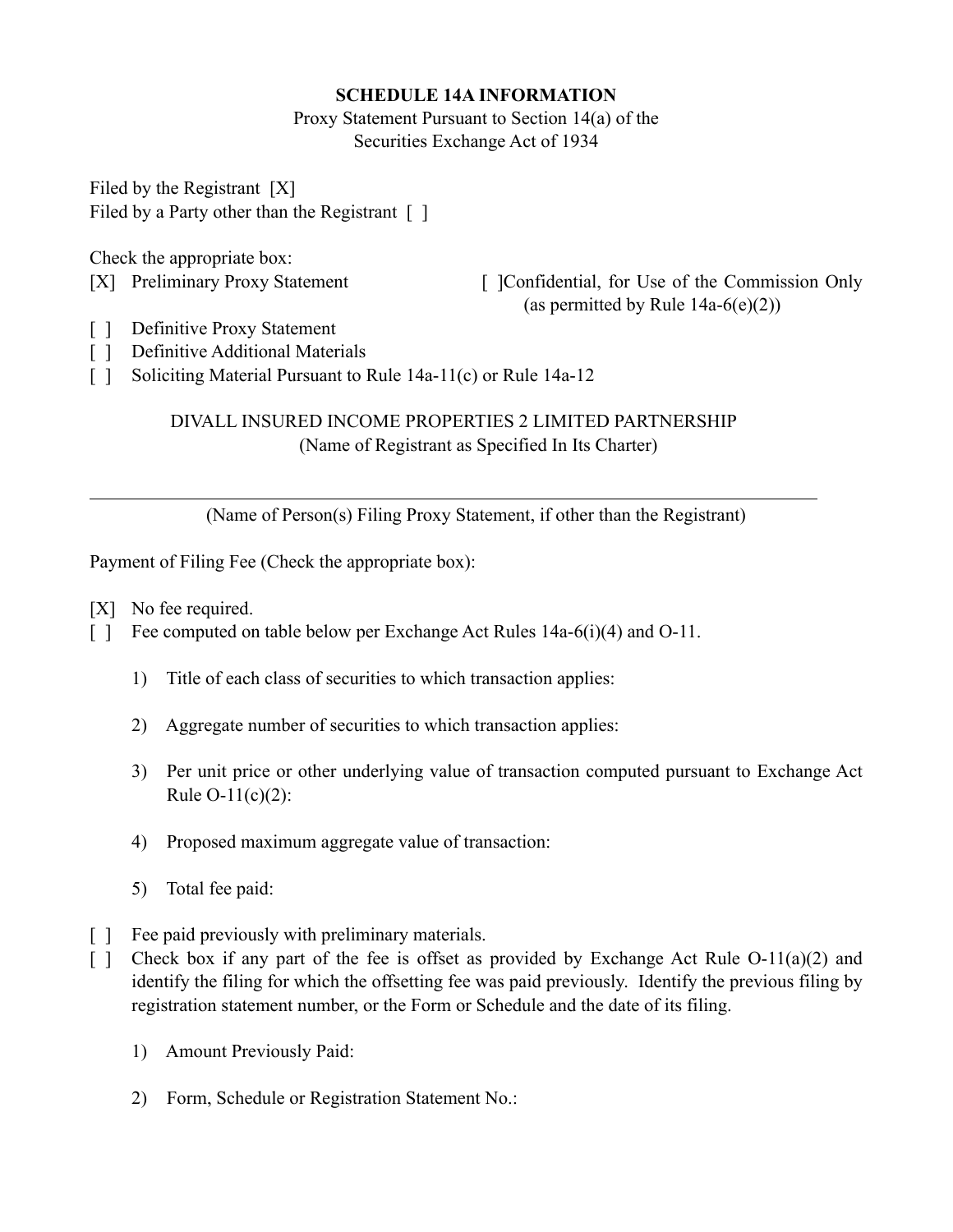- 3) Filing Party:
- 4) Date Filed:

## **THE PROVO GROUP, INC.**

1100 Main Street, Suite 1830 Kansas City, Missouri 64105

#### **REQUEST FOR CONSENT OF LIMITED PARTNERS**

July 19, 2013

Dear Limited Partner:

### **IMPORTANT:** *Biennial Consent to Sale*

As a Limited Partner in DiVall Insured Income Properties 2 Limited Partnership ("DiVall 2" or the "Partnership") we are providing you and our other Limited Partners an opportunity to consent to a sale of the Partnership's Properties and the dissolution of the Partnership ("Proposed Sale and Dissolution"). The Consent Solicitation is made on behalf of the Partnership by The Provo Group, Inc., as General Partner of the Partnership.

During the Consent process in May 2001, we expressed to you that if the majority did not consent to the Proposed Sale and Dissolution (in 2001, 74% voted against such sale and dissolution) that we would circulate a new Consent every two years to provide the Limited Partners' additional opportunities to submit their consent regarding such sale and dissolution. We conducted a similar Consent process in 2003, 2005, 2007 and 2011, and in each instance the majority of Limited Partners have not voted in favor of such a sale. In 2009, a majority of the Limited Partners voted, in response to the Partnership's Consent solicitation, to extend the term of the Partnership to November 30, 2020.

On or about July 19, 2013, we began mailing a Notice of Internet Availability ("Notice") of the Partnership's Consent Solicitation Materials to you and the other Limited Partners informing you that the Consent statement, Consent Card, our 2012 Annual Report filed on Form 10-K, and voting instructions are available on the Internet at [www.divallproperties.com/relations.php.](http://www.divallproperties.com/relations.php) As is more fully described in the Notice, investors may choose to access the Partnership's Consent Solicitation Materials on the Internet, or may request to receive a paper copy of the Consent Solicitation Materials and or the Consent Card at no charge by August 9, 2013 to facilitate timely delivery. The request can be made via telephone at 1-800-547-7686 (DiVall Investor Relations), e-mail to [edevera@phxa.com](mailto:edevera@phxa.com), or the Internet at [www.divallproperties.com/newsletter.php.](http://www.divallproperties.com/newsletter.php) This hard copy election will apply to future consent packages by us as well. If you print the on-line Consent Card, please call DiVall Investor Relations at 1-800-547-7686 for your specific investor label information that must be included on the Consent Card prior to executing and mailing.

No meeting will be held in connection with this 2013 solicitation of consents from the Limited Partners. To be counted, a properly executed, signed and labeled Consent Card must be received by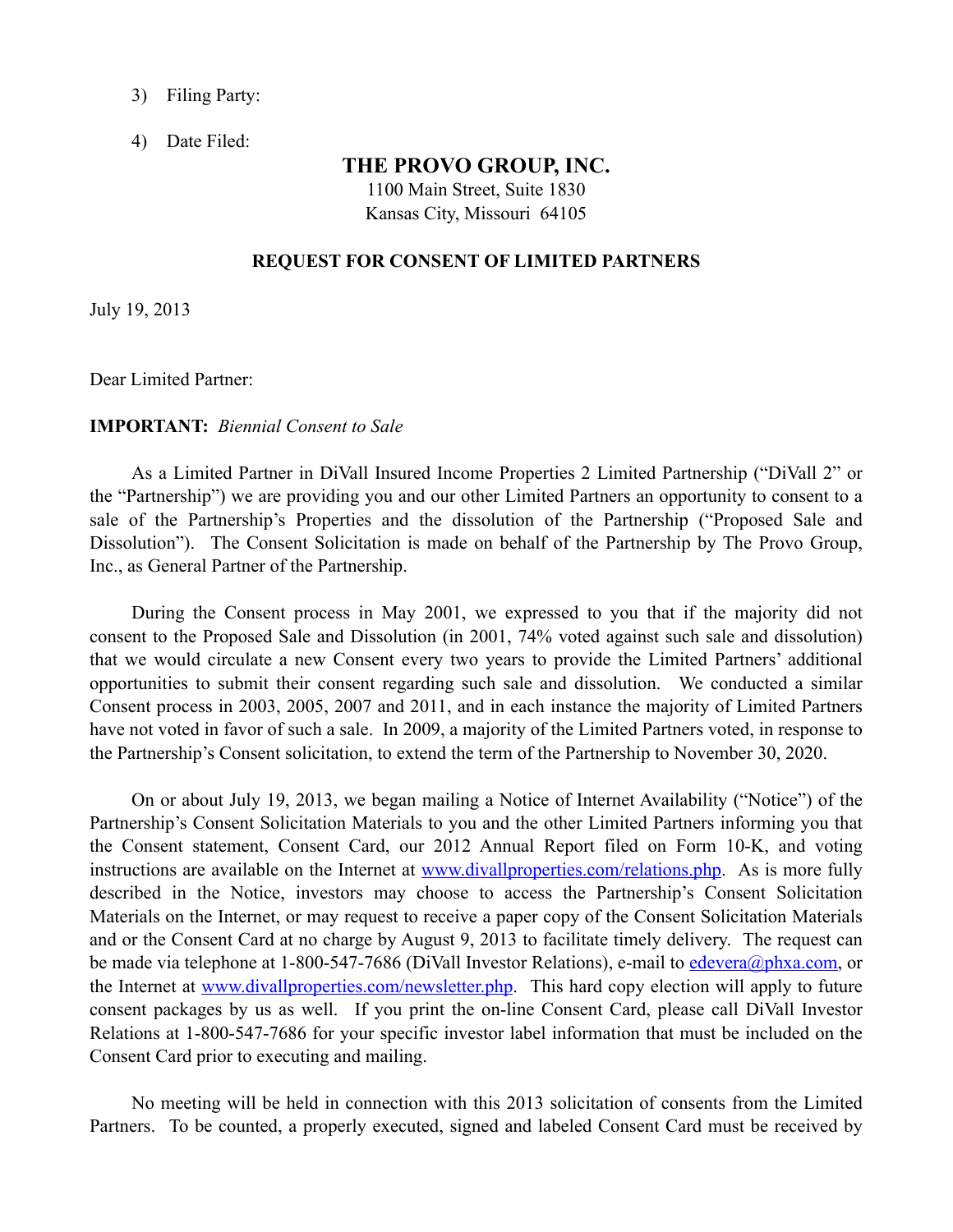the independent voting tabulator Phoenix American Financial Services, Inc. (the "Tabulator"), located at 2401 Kerner Blvd, San Rafael, CA 94901, on or before August 31, 2013.

Only Limited Partners of record at the close of business on May 31, 2013 will be entitled to vote by executing and returning a Consent Card. A vote "**FOR**" the Consent will authorize the Partnership to proceed with the Proposed Sale and Dissolution.

Because the Proposed Sale and Dissolution requires a majority of "FOR" consents to pass, a vote to "**ABSTAIN**" and the failure to return a Consent Card enclosed would have the same effect as a vote "**AGAINST**".

Although we are circulating consents to poll the Limited Partners, the General Partner recommends a vote **"AGAINST"** the sale of the Partnership's Properties and the resultant liquidation and dissolution of the Partnership.

If we do not receive a majority of consents for the Proposed Sale and Dissolution by August 31, 2013, we will continue to operate the Partnership . . . business as usual. We will also circulate a new consent in two years to again poll Limited Partner preferences. If, however, more than 50% of all outstanding units consent to the Proposed Sale and Dissolution, we will move forward immediately with a competitive bid process to sell the Properties and liquidate and dissolve the Partnership.

Very truly yours,

THE PROVO GROUP, INC., as General Partner of DIVALL INSURED INCOME PROPERTIES 2 LIMITED PARTNERSHIP

By: /s/Bruce A. Provo President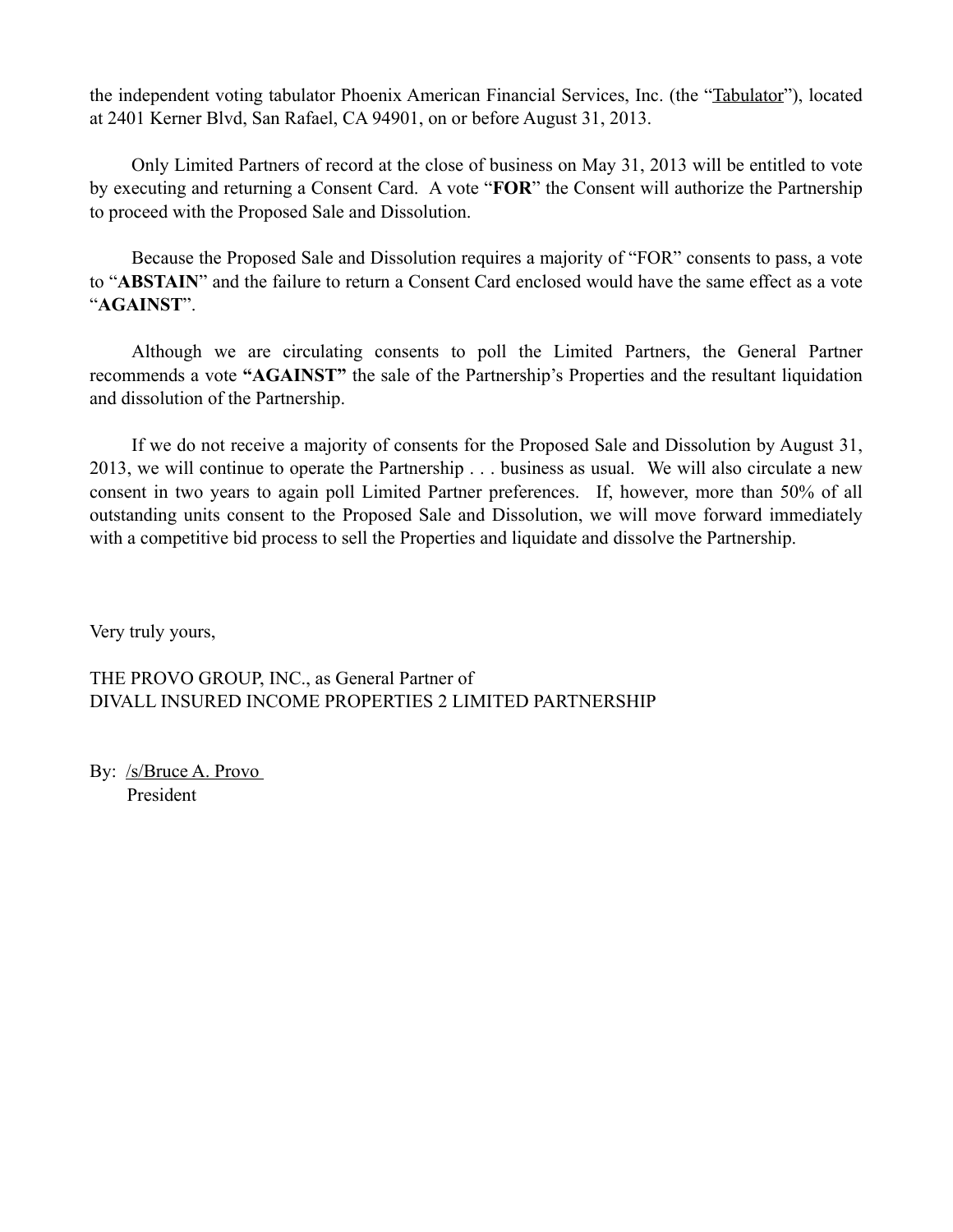# **DIVALL INSURED INCOME PROPERTIES 2 LIMITED PARTNERSHIP 1100 MAIN STREET, SUITE 1830 KANSAS CITY, MISSOURI 64105**

# **CONSENT STATEMENT July 19, 2013**

## **General Information**

The Partnership is engaged in the business of owning and operating its investment portfolio of commercial real estate. The Partnership owns 12 properties (collectively the "Properties" and individually a "Property"). All of the Properties are leased on a triple-net basis with the Partnership as lessor and the operator of a business as a tenant (collectively the "Leases," individually a "Lease"). All of the tenants operate as fast-food, family style or casual/theme restaurants (such as Wendy's, Applebee's, etc.).

The Partnership's Agreement of Limited Partnership dated as of November 20, 1987, and amended as of November 25, 1987, February 20, 1988, June 21, 1988, February 8, 1993, May 26, 1993, June 30, 1994 and November 9, 2009 (as amended, the "Partnership Agreement") provides that the Partnership be dissolved on November 30, 2020, or earlier upon the prior occurrence of any of the following events: (i) the disposition of all properties of the Partnership; (ii) the written determination by the General Partner that the Partnership's assets may constitute "plan assets" for purposes of ERISA; (iii) the agreement of Limited Partners owning a majority of the outstanding interests to dissolve the Partnership; or (iv) the dissolution, bankruptcy, death, withdrawal, or incapacity of the last remaining General Partner, unless an additional General Partner is elected previously by a majority of the Limited Partners.

During the Second Quarters of 2001, 2003, 2005, 2007 and 2011, consent solicitations were circulated (the "2001, 2003, 2005, 2007 and 2011 Consents", respectively), which if approved would have authorized the sale of the Partnership's Properties and dissolution of the Partnership ("Proposed Sale and Dissolution"). A majority of the Limited Partners did not vote in favor of any of the 2001, 2003, 2005, 2007 or 2011 Consents. During the Third Quarter of 2009, consent solicitations were circulated (the "2009 Consent") to extended the term of the Partnership ten years to November 30, 2020. A majority of the Limited Partners voted in favor of the extension. Therefore, the Partnership's term was extended and it continues to operate as a going concern.

 This Consent Statement is being furnished to holders ("Limited Partners") of limited partnership interests ("Units") in DiVall Insured Income Properties 2 Limited Partnership, a Wisconsin limited partnership ("Partnership"), in connection with the solicitation of written consents by the Partnership to approve a sale of all of the Partnership's Properties, which would result in the liquidation and dissolution of the Partnership (the "Proposed Sale and Dissolution"). No meeting will be held in connection with this solicitation of consents from the Limited Partners.

Consents for the Proposed Sale and Dissolution are solicited on behalf of the Partnership by The Provo Group, Inc., the general partner of the Partnership (the "General Partner"). Solicitation of consents other than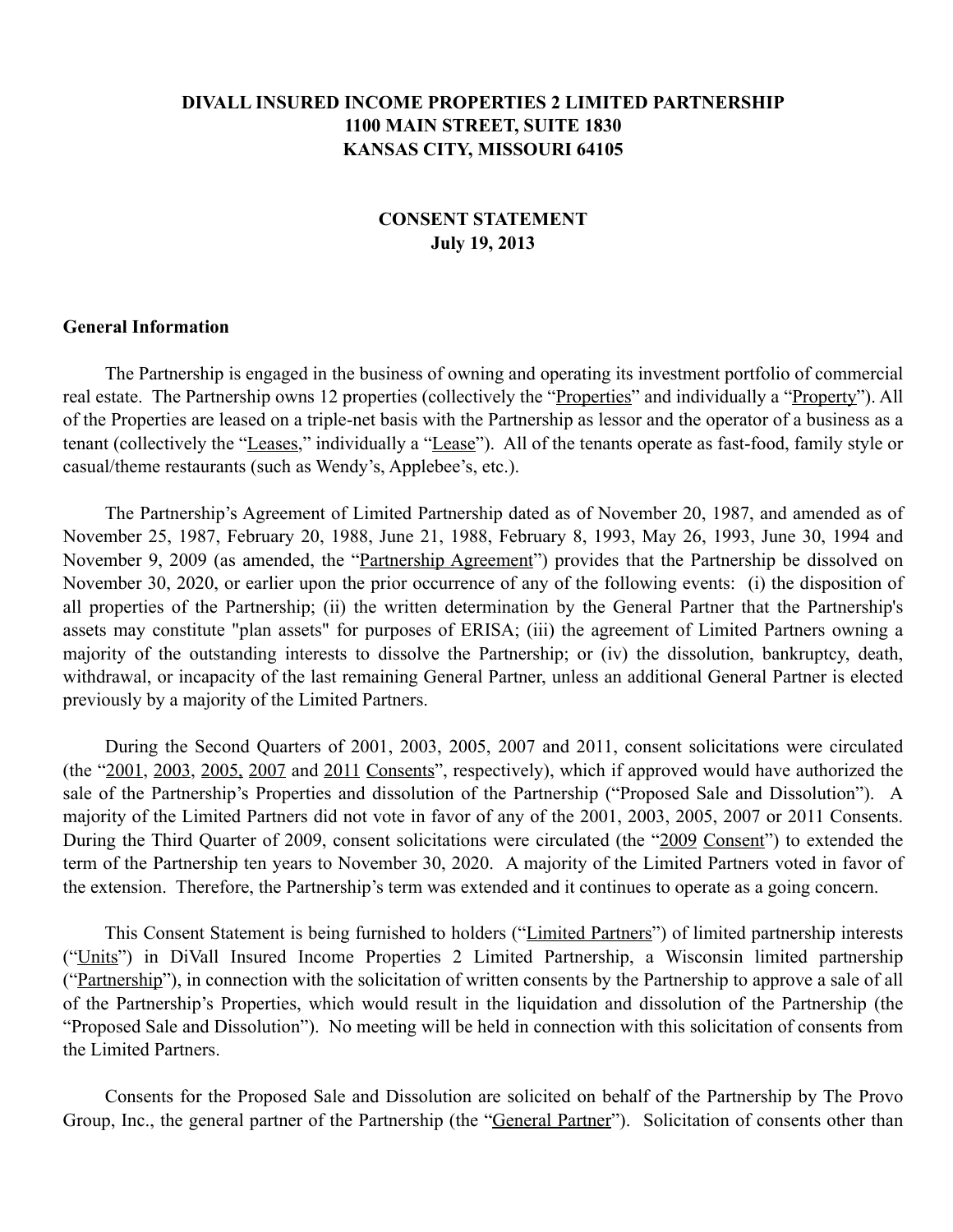by mail may be made by telephone, facsimile or in person by regularly employed officers, agents and employees of the General Partner, who will not receive additional compensation for their efforts. We also may make arrangements with brokers, banks and other custodians, nominees, fiduciaries and limited partners of record to forward solicitation material to the beneficial owners of Units held of record by such persons. The total cost of soliciting the Consents will be borne by the Partnership.

Only Limited Partners of record at the close of business on May 31, 2013 will be entitled to vote by executing, signing and returning a properly labeled Consent Card. A vote "**FOR**" the Consent will authorize the Partnership to proceed with the Proposed Sale and Dissolution.

Because the Proposed Sale and Dissolution requires a majority of "FOR" consents to pass, a vote to "ABSTAIN" and the failure to return a Consent Card will have the same effect as a vote "AGAINST". To be counted, a properly executed, signed and labeled Consent Card must be received by the independent voting tabulator Phoenix American Financial Services, Inc. (the "Tabulator"), which is located at 2401 Kerner Blvd., San Rafael, CA 94901, on or before August 31, 2013.Failure of a Limited Partner to return a Consent Card will constitute a vote "**AGAINST"** the Proposed Sale and Dissolution.

A Limited Partner may revoke its Consent Card at any time prior to August 31, 2013, or other conclusion of the Consent solicitation process (whichever is earlier), by mailing a properly executed Consent Card bearing a later date or by mailing a signed, written notice of revocation to the attention of the General Partner or the Tabulator. Revocation of a Consent Card will be effective upon receipt by the General Partner or the Tabulator of either (i) an instrument revoking the Consent Card or (ii) a duly executed Consent Card bearing a later date. This Consent Statement and Consent Card were first made available to Limited Partners on or about July 19, 2013. Once the General Partner has received Consent Cards from a majority of the Limited Partners voting either "FOR" or "AGAINST" the Proposed Sale and Dissolution, the General Partner may declare the Consent solicitation process concluded and will be bound by the results of such process. In any event, unless the General Partner elects to extend the deadline of the consent solicitation, the Consent solicitation processes and the opportunity to vote by returning a Consent Card, will end on August 31, 2013.

**Important Notice Regarding the Internet Availability of Consent Materials for the Consent Solicitation.** A full set of Consent Solicitation Materials is not being mailed to Limited Partners. This Consent Statement, the Consent Card, voting instructions, and the Company's Annual Report on Form 10-K for the fiscal year ended December 31, 2012, are available on-line at [www.divallproperties.com/relations.php.](http://www.divallproperties.com/relations.php) Under new rules issued by the SEC, we are providing Internet access to our Consent Solicitation Materials and a Consent Card, as noted in our Notice of Internet Availability (the "Notice") mailed to investors on or around July 19, 2013. In addition, an investor may elect to receive a paper copy of the full set of Consent Solicitation Materials and or a Consent Card at no charge by June 10, 2013 to facilitate timely delivery. The request can be made via telephone at 1-800-547-7686 (DiVall Investor Relations), e-mail to [edevera@phxa.com](mailto:edevera@phxa.com), or the Internet at [www.divallproperties.com/newsletter.php.](http://www.divallproperties.com/newsletter.php) If an investor prints the on-line Consent Card, they must call DiVall Investor Relations at 1-800-547-7686 for their specific investor label information that is to be included on the Consent Card prior to executing, signing and mailing. This election will apply to future consent packages by us as well.

# **BACKGROUND AND RECOMMENDATIONS OF THE GENERAL PARTNER**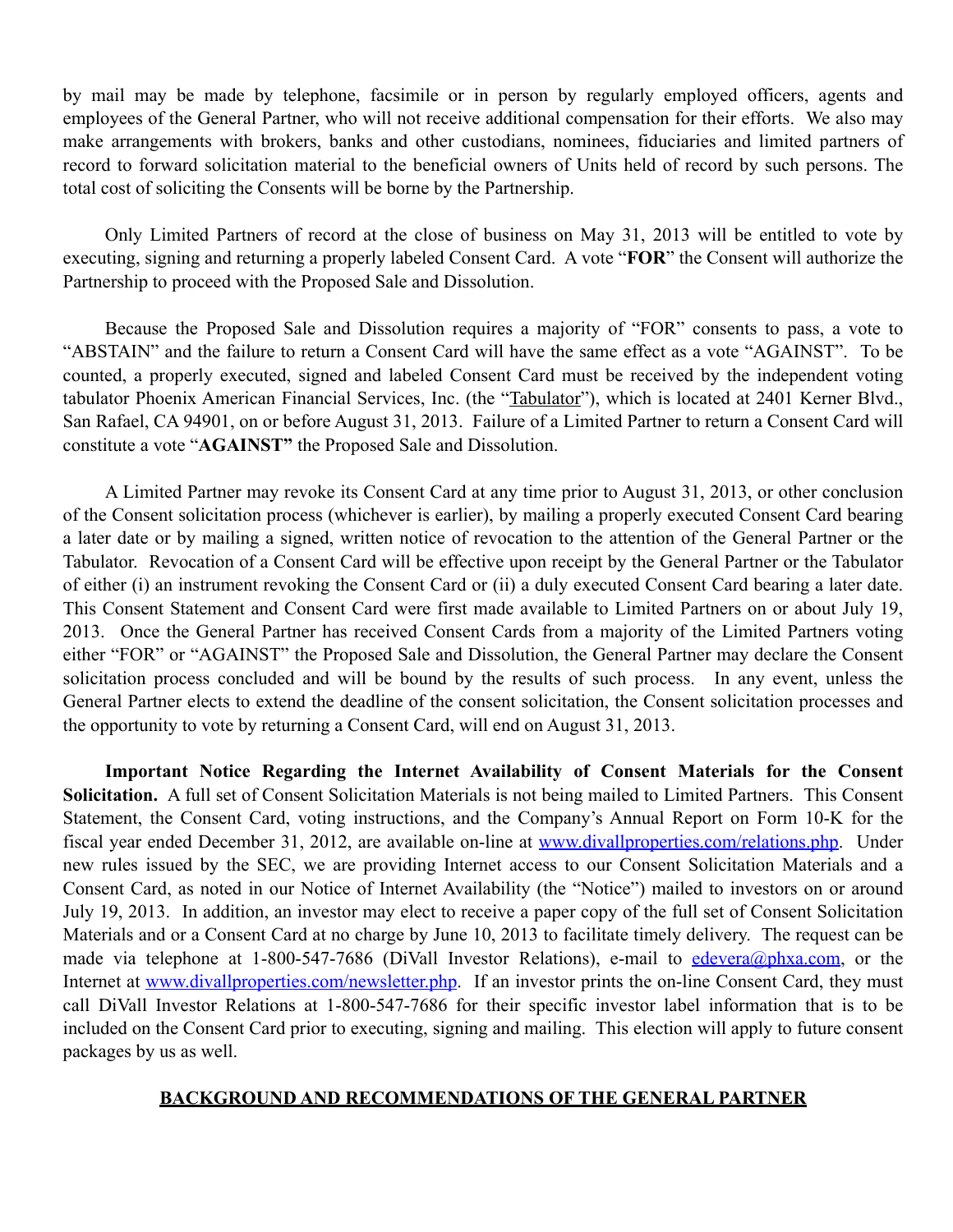## **Background of Partnership**

The Partnership is a limited partnership organized under the Wisconsin Uniform Limited Partnership Act pursuant to the Partnership Agreement. As of December 31, 2012, the Partnership consisted of one General Partner and 1,652 Limited Partners owning an aggregate of 46,280.3 Units. The Units were sold commencing February 23, 1988, pursuant to a Registration Statement on Form S11 filed under the Securities Act of 1933 (Registration 3318794) as amended. On June 30, 1989, the former general partners exercised their option to extend the offering period to a date no later than February 22, 1990. On February 22, 1990, the Partnership closed the offering at 46,280.3 Units. The Units are not currently traded on any exchange or other public market.

Through this Consent process, the General Partner is seeking an indication from the Limited Partners whether they want to pursue a sale of all of the Properties of the Partnership, which would result in the liquidation and dissolution of the Partnership.

The Partnership Agreement as amended provides in Section 2.2 that the Partnership will terminate and dissolve on November 30, 2020. The Partnership Agreement also provides in Section 10.2 that the Partnership Agreement may be amended upon the vote of the Limited Partners holding more than 50% of the outstanding Units. The total number of outstanding Units as of December 31, 2012, was 46,280.3 Units. Each Unit is entitled to one vote.

 As of December 31, 2012, the Partnership had 1,652 record holders of Units in the Partnership. Based on information known to the Partnership and filed with the SEC, the following person was known to beneficially own 5% or more of the outstanding Interests as of December 31, 2012:

| Title of<br><u>Class</u>         | Name and Address of<br><b>Beneficial Owner</b>                             | Interests<br>Beneficially<br>Owned | Percentage of<br>Interests of<br>Outstanding(1) |
|----------------------------------|----------------------------------------------------------------------------|------------------------------------|-------------------------------------------------|
| Limited Partnership<br>Interests | Jesse Small (2)<br>401 NW 10 <sup>th</sup> Terrace<br>Hallandale, FL 33009 | 6,246                              | 13.50%                                          |

(1) Based on 46,280.3 Limited Partnership Interests outstanding as of December 31, 2012.

(2) Jesse Small may be deemed to beneficially own with such voting and investment power the Interests listed above.

 As of December 31, 2012, the General Partner did not own any Limited Partnership Interests in the Partnership. TPG Finance Corp. owns 200 Limited Partnership Interests in the Partnership as of December 31, 2012. The President of the General Partner, Bruce A. Provo, is also the President of TPG Finance Corp., but is not a shareholder.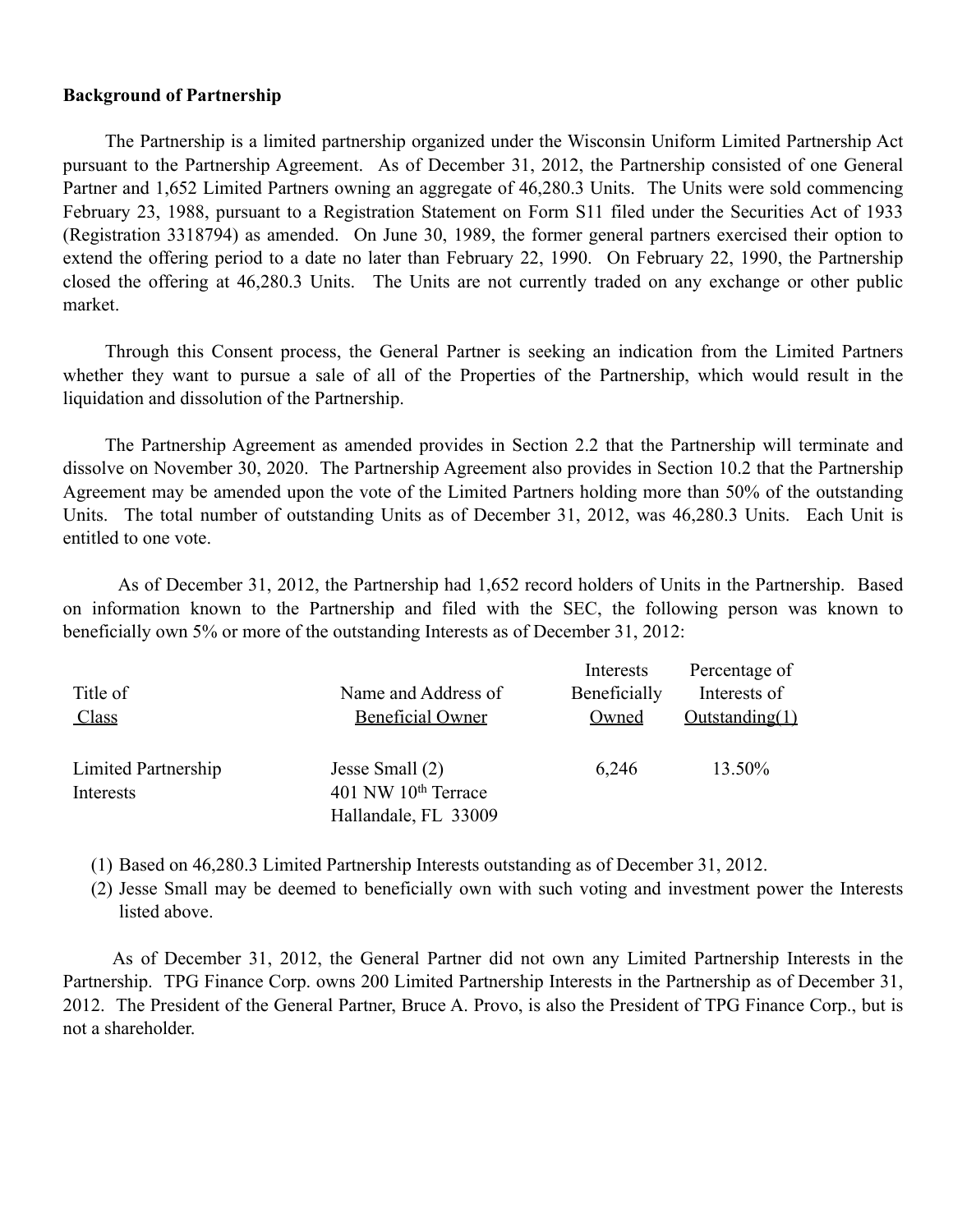#### **Forward-Looking Statements**

**This Consent Statement contains forward-looking statements. When used in this Consent Statement the words "believes," "anticipates," "intends," "expects" and similar expressions are intended to identify forward-looking statements; however, not all forward-looking statements will contain such expressions. Such statements are subject to a number of risks and uncertainties, including but not limited to those risks described in the Partnership's Annual Report on Form 10-K filed with the Securities and Exchange Commission on March 22, 2013. Actual results or events in the future could differ materially from those described in the forward-looking statements as a result of these and other risks, including the inability of the general partner to find a suitable purchaser for the properties, the inability to agree on an acceptable purchase price or contract terms, a decrease in the financial performance of the properties, the discovery of an environmental condition impacting one or more of the properties, an economic downturn in the markets in which the properties are located and various other factors. The Partnership undertakes no obligation to publicly release any updates or revisions to forward-looking statements to reflect any future events or circumstances. Proposed Property Sale and Dissolution of the Partnership**

Through this Consent process, the General Partner is seeking an indication from the Partnership's Limited Partners of whether they want the General Partner to commence the pursuit and sale of all of the Partnership's Properties, which would result in the subsequent liquidation and dissolution of the Partnership (the "Proposed Sale and Disposition").

The Partnership's Amended and Restated Agreement of Limited Partnership provides in Section 10.2 that the General Partner may not sell substantially all of the Properties without the approval of Limited Partners holding more than 50% of the Units.

The General Partner recommends a vote **"AGAINST"** the Proposed Sale and Dissolution as set forth below:

## **Description of Partnership's Business**

The Partnership is engaged in the business of owning and operating its investment portfolio of commercial real estate properties (the "Properties"). The Properties are leased on a triple net basis to, and operated primarily by, franchisors or franchisees of national, regional and local retail chains under long-term leases. The lessees are all fast food, family style, and casual/theme restaurants. At the date of this Consent, the Partnership owned 12 Properties. Each of the Properties is described more fully under "The Properties" below.

The original Lease terms for almost all of the Properties are from five to twenty years from the dates of their respective inception. Most of the Leases provide for minimum rents ("Base Rents") and additional rents based upon a percentage of gross sales in excess of specified breakpoints ("Percentage Rents"). The lessee is responsible for occupancy costs such as maintenance, insurance, real estate taxes, and utilities. The Partnership owns one restaurant, which is located on a parcel of land that it does not own, but where it has entered into a long-term ground lease, as lessee, which is set to expire in 2018. The Partnership has the option to extend the ground lease for two additional ten year periods. The Partnership owns all improvements constructed on the land (including the building and improvements) until the termination of the ground lease, at which time all constructed improvements will become the land owner's property. The tenant, a Kentucky Fried Chicken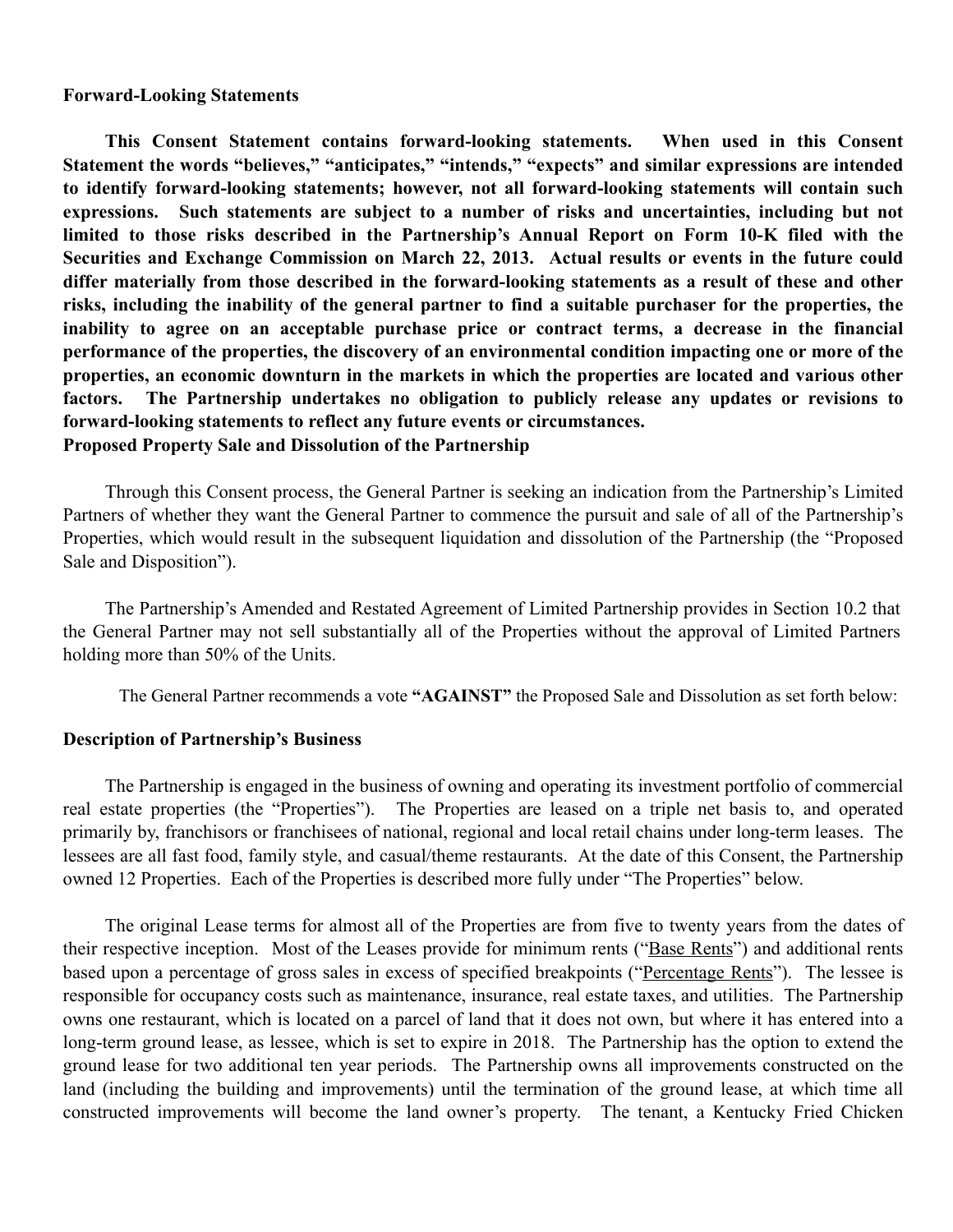restaurant franchisee ("KFC"), is responsible for the \$3,400 per month ground lease payment per the terms of its lease with the Partnership.

The General Partner has determined that the leases are properly classified as operating leases; therefore, rental income is reported when earned on a straight-line basis and the cost of the property, excluding the cost of the land, is depreciated over its estimated useful life.

As of May 31, 2013, the aggregate Base Rents estimated to be received under the current operating leases for the Partnership's Properties are as follows:

| Year ending  |             |
|--------------|-------------|
| December 31, |             |
| 2013         | \$1,031,678 |
| 2014         | 974,409     |
| 2015         | 826,500     |
| 2016         | 813,882     |
| 2017         | 742,380     |
| Thereafter   | 2,657,163   |
|              |             |

 The Percentage Rents generated from operations of the Partnership's Properties in 2012, 2011, and 2010 were approximately \$465,000, \$431,000 and \$398,000, respectively.

Nine of the Partnership's twelve Properties are leased to three significant tenants, Wendgusta, LLC ("Wendgusta"), Wendcharles I, LLC ("Wendcharles I") and Wendcharles II, LLC ("Wendcharles II"), all three of whom are Wendy's restaurant franchisees. The property lease(s) for the three tenants comprised approximately 53%, 14% and 8%, respectively, of the total 2012 Base Rents.

Expenses: The General Partner believes that the expenses associated with managing the Partnership compare favorably with other partnerships managing similar portfolios in the industry. The General Partner believes that the expenses incurred by the Partnership in 2012 generally represent the expected level of expenses. Although the General Partner will continue to work to reduce expenses while retaining the quality of services, the General Partner does not predict significant reductions in expenses for the foreseeable future.

# **The Properties**

As of May 31, 2013, the Partnership owned the following properties:

| <b>Acquisition</b><br><b>Date</b> | <b>Expiration</b><br>of Current<br><b>Lease</b> | Tenant/<br><b>Concept</b> | <b>Location</b>                                       | <b>2013 Base</b><br><b>Rent S</b> | <b>Internal</b><br>12/31/12 |
|-----------------------------------|-------------------------------------------------|---------------------------|-------------------------------------------------------|-----------------------------------|-----------------------------|
| 10/10/88                          | 06/30/18                                        | Kentucky                  | 1014 S. St. Francis Dr.<br>Fried Chicken Santa Fe, NM | 60,000                            | <b>NAV \$</b><br>706,000    |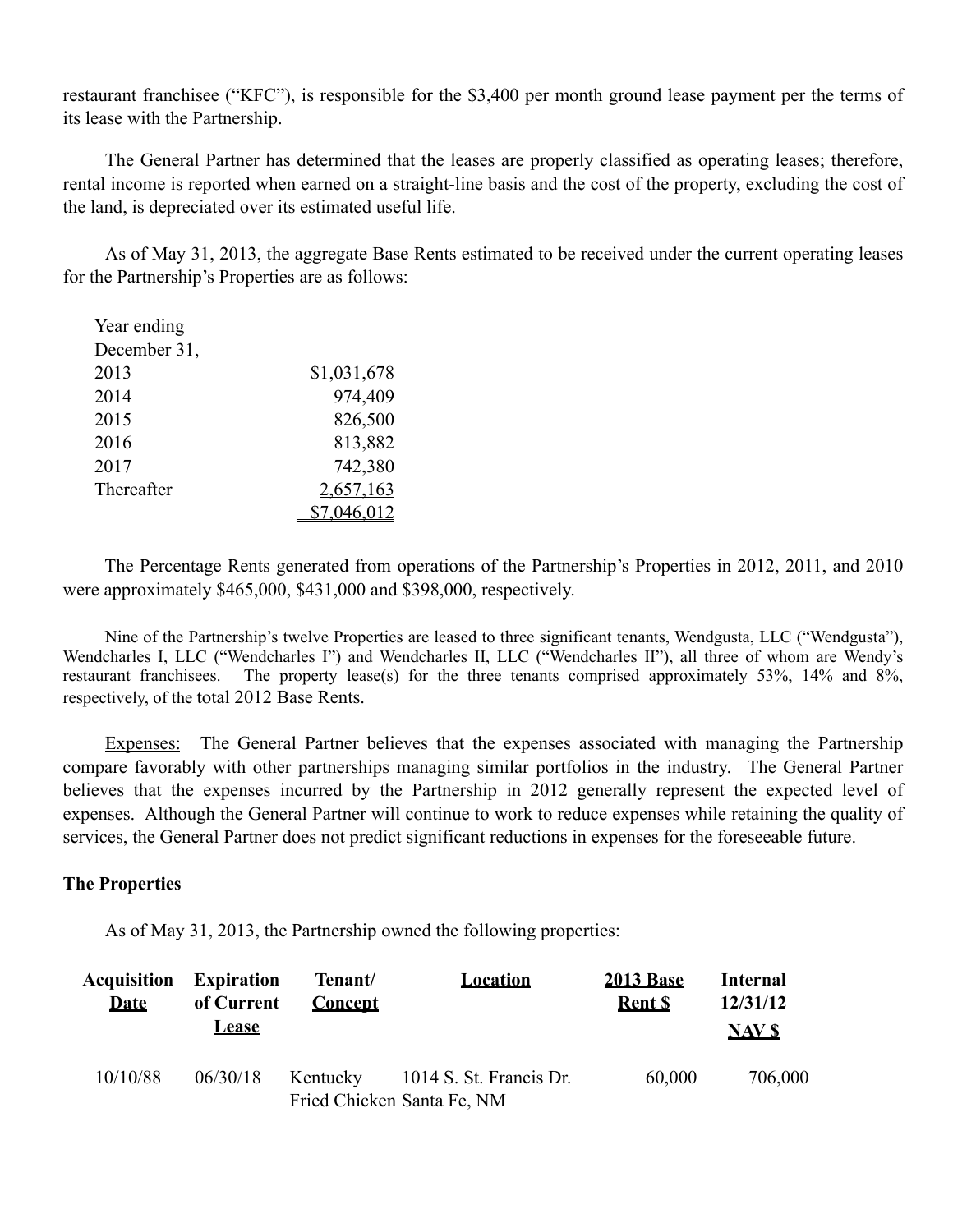| <b>Acquisition</b><br><b>Date</b> | <b>Expiration</b><br>of Current<br><b>Lease</b> | Tenant/<br>Concept | <b>Location</b>                                | <b>2013 Base</b><br>Rent \$ | <b>Internal</b><br>12/31/12<br><b>NAV \$</b> |
|-----------------------------------|-------------------------------------------------|--------------------|------------------------------------------------|-----------------------------|----------------------------------------------|
| 04/20/89                          | 5/31/14                                         | Sports Café        | Daytona's All 4875 Merle Hay<br>Des Moines, IA | 66,000                      | 589,000                                      |
| 05/31/90                          | 10/31/14                                        | Applebee's         | 2770 Brice Rd.<br>Columbus, OH                 | 139,178                     | 1,676,000                                    |
| 12/22/88                          | 11/06/21                                        | Wendy's            | 1721 Sam Rittenburg<br>Blvd.<br>Charleston, SC | 76,920                      | 1,389,000                                    |
| 12/22/88                          | 11/06/21                                        | Wendy's            | 3013 Peach Orchard Rd.<br>Augusta, GA          | 86,160                      | 1,612,000                                    |
| 02/21/89                          | 11/06/21                                        | Wendy's            | 1901 Whiskey Rd.<br>Aiken, SC                  | 96,780                      | 1,841,000                                    |
| 02/21/89                          | 11/06/21                                        | Wendy's            | 1730 Walton Way<br>August, GA                  | 96,780                      | 1,413,000                                    |
| 02/21/89                          | 11/06/21                                        | Wendy's            | 343 Foley Rd.<br>Charleston, SC                | 70,200                      | 1,220,000                                    |
| 02/21/89                          | 11/06/26                                        | Wendy's            | 361 Hwy. 17 Bypass<br>Mount Pleasant, SC       | 77,280*                     | 1,281,000                                    |
| 03/14/89                          | 11/06/21                                        | Wendy's            | 1004 Richland Ave.<br>Aiken, SC                | 90,480                      | 1,566,000                                    |
| 12/29/89                          | 11/06/21                                        | Wendy's            | 1717 Martintown Rd.<br>N. Augusta, GA          | 87,780                      | 1,633,000                                    |
| 12/29/89                          | 11/06/16                                        | Wendy's            | 3869 Washington Rd.<br>Martinez, GA            | 84,120                      | 1,144,000                                    |
|                                   |                                                 | <b>Total:</b>      |                                                | \$1,031,678                 | <u>\$16,070,000</u>                          |

 \* The annual rent for the Wendy's Mt. Pleasant, SC store will be effectively reduced to \$68,135 for the tenant through the application of monthly rent credits attributable to the condemnation settlement agreement described in more detail below.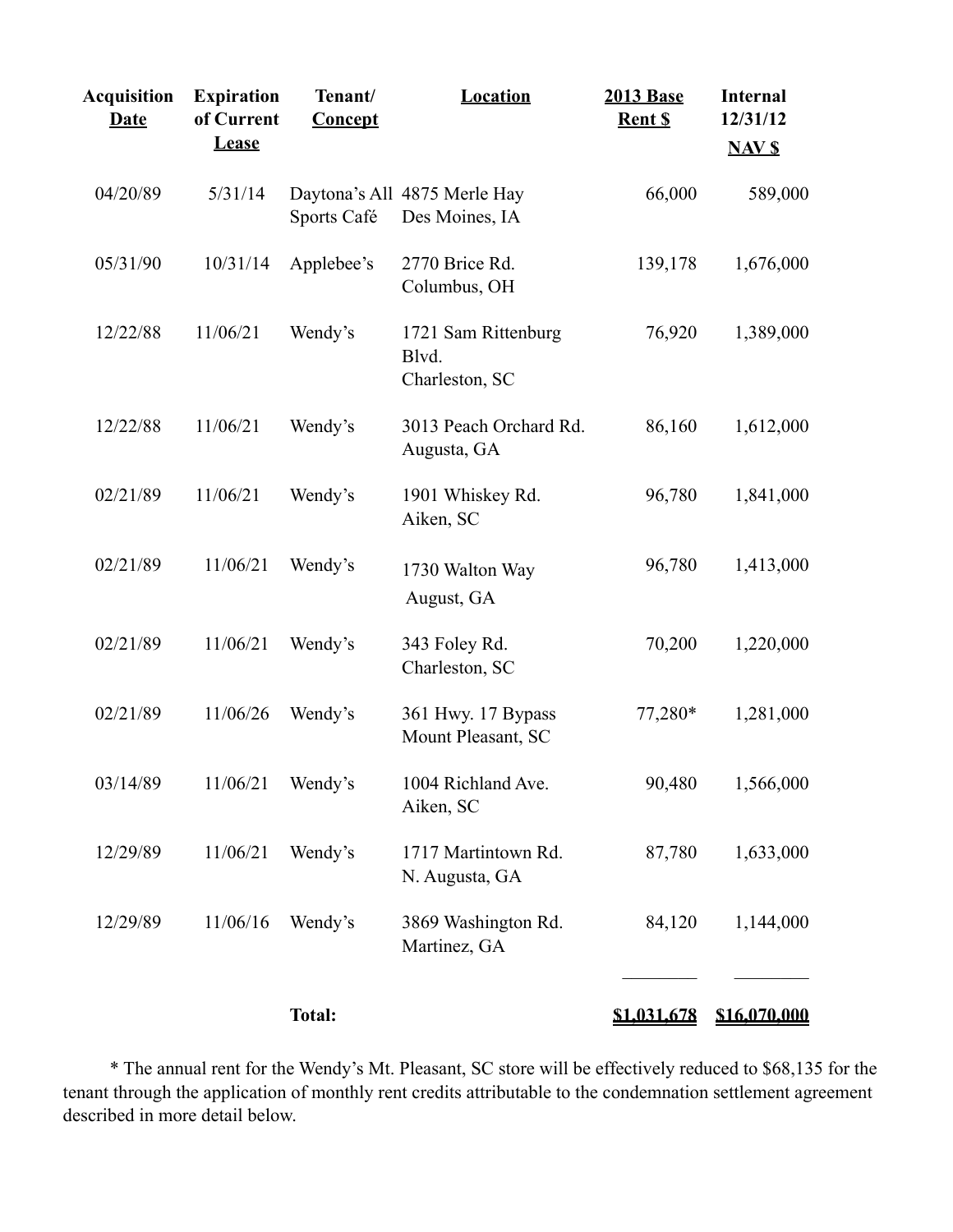## **Recent Developments**

#### Wendy's- 361 Highway 17 Bypass, Mt. Pleasant, SC Property

 On November 30, 2010, the County of Charleston made a purchase offer ("Initial Offer") of approximately \$177,000 to the Partnership in connection with an eminent domain (condemnation) land acquisition of approximately 5,000 square feet of the approximately 44,000 square feet of the Wendy's- Mt. Pleasant, SC ("Wendy's- Mt. Pleasant") property. In October of 2011, the Partnership received Notice ("Condemnation Notice") that the County of Charleston filed condemnation proceedings on October 12, 2011, which in effect permits the County of Charleston to take possession of approximately 5,000 square feet of the Wendy's- Mt. Pleasant property and to begin construction of the planned road improvements. The Partnership had until November 11, 2011, to reject the Initial Offer for the purchase of the property and rejected the tender of payment. However, the Initial Offer remained valid during the period the Partnership disputed the County of Charleston's position that the \$177,000 reflected just compensation for the taking of the property. By and through respective legal counsel, the Partnership and the lessee, Wendcharles I, each filed a Notice of Court Appearance ("Notice of Appearance") and requested a jury trial in October 2012. In addition, the Partnership and the lessee served one set of joint initial discovery requests ("Interrogatories" and "Requests for Production") with the County requesting information about and access to up-to-date project plans and any and all other information pertaining to this matter. As the Partnership continued to dispute the Initial Offer as fair value of the land acquisition, mediation between the Partnership and the County was scheduled for February 1, 2013. The County was to have provided an updated appraisal of the taking prior to the mediation date to incorporate the value impact of eliminating one of the two access drives among other unique impacts not previously addressed in the initial appraisal. However, the appraisal was not completed and the February 1, 2013 mediation was cancelled. Mediation was subsequently held on March 15, 2013 with no settlement achieved.

During April 2013, the Condemnor (Charleston County, S.C.) and Landowner settled the total award for just compensation in the amount of \$871,000. The combined contingent legal fees shared by both Landlord and Tenant counsels approximated \$147,500. During June 2013, the Landlord and Tenant reached an agreement to share the Net Settlement proceeds of \$724,000 equally over the term of the lease, before option exercise. The Tenant share will be paid with an initial \$181,000 lump sum payment as of the effective date and monthly rent credits beginning August 1, 2013 of \$1,830 over the remaining ninety nine (99) months of the existing lease term in the aggregate amount of \$181,000. As part of the settlement, the Tenant has exercised one, five (5) year option at current rental rates without further settlement credits. The Landlord will receive \$543,000, with \$362,000 available for distribution to the partners and the remaining \$181,000 recorded as deferred credits to be amortized monthly to rental income offsetting the rent credits allowed under the settlement agreement. The net book value of the land purchased was \$33,991 and was reclassified to a property held for sale during the fourth quarter of 2010.

# **Reason for Property Sale and Dissolution Consent**

 In 1998, the General Partner determined for a variety of reasons, that it was in the best interest of the Limited Partners and the Partnership to attempt to sell the Properties and then liquidate and dissolve the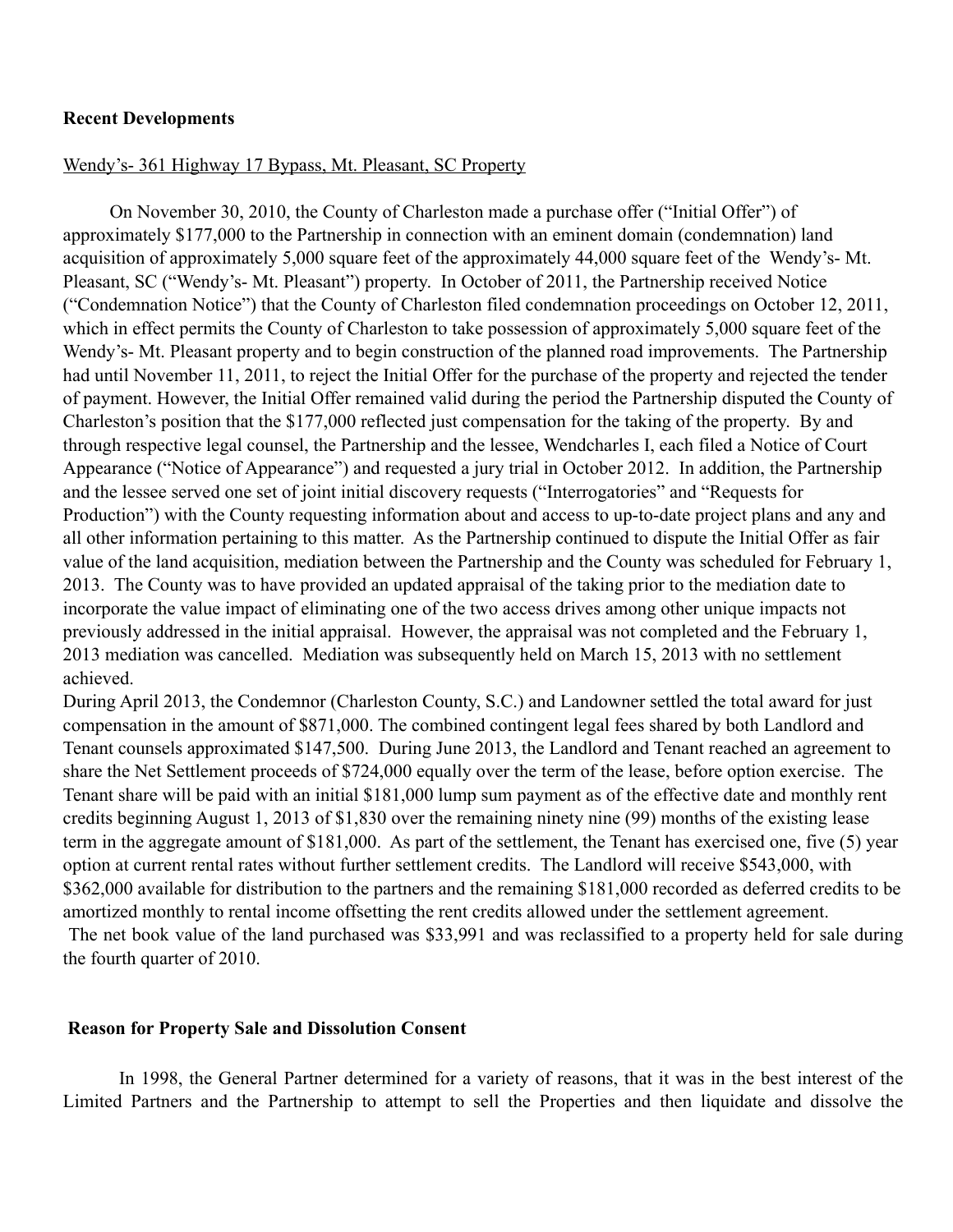Partnership. The General Partner solicited and obtained the consent (the "1998 Consent") of the holders of more than 50% of the Units to attempt to dispose of the Properties upon certain terms.

Although the Partnership made substantial effort to market the Properties during 1998, it did not receive a bid for the Properties which met the terms of the 1998 Consent. Though the Partnership has entertained some proposals to acquire the Properties over the past several years, none met the criteria established in the 1998 Consent, nor have they been of a nature that the General Partner believed warranted seeking the approval of the Limited Partners. The General Partner believes that the 1998 Consent is so stale at this point that it no longer serves as appropriate authority to proceed with a sale, even if one were available on the terms outlined in such Consent.

The General Partner is willing to be guided by the preferences of the holders of a majority of the outstanding Units with respect to whether to actively market and sell the Properties for the purpose of liquidating the Partnership. Thus, as it did with the 2001, 2003, 2005, 2007, 2009 and 2011 Consents, the General Partner is soliciting the Limited Partners to determine their desires with respect to such approach. If a majority of the Limited Partners do not consent to the sale of the Partnership's Properties, which would result in the liquidation and dissolution of the Partnership, the General Partner intends to seek a similar consent every two years in order to remain informed as to whether the holders of Units want to dispose of the Properties and liquidate and dissolve the Partnership.

 The Partnership is currently set to expire on November 30, 2020. The General Partner believes there are few investment alternatives available in these current turbulent times that provide the stability and security of triple net leased properties without mortgage encumbrances. The Partnership has no debt and therefore, no refinancing or sale pressures. The Partnership simply collects the rents on its Leases (more than half of which have approximately ten years remaining on their terms), pays its management and operating expenses, and distributes the balance to the Limited Partners. So long as the Properties remain leased and the tenants are viable, the investment returns should remain stable.

 Over the years, the Partnership has selectively sold properties where the General Partner believed it was receiving a fair price. In some instances the sales were motivated by a desire to improve the overall risk portfolio of the Partnership. Even if a majority of the Limited Partners does not consent to the sale of all of the Properties, the General Partner may continue to "prune" the portfolio on a selective basis.

 During the financial crisis and subsequent tepid recovery, the market for triple net lease properties, especially those with high credit tenants, remained relatively active. Initially, prices declined. However, with the various rounds of quantitative easing by the Federal Reserve, interest rates were driven to historic lows. In a search for yield, triple net leases became more attractive as an alternative investment. With this increased demand, the capitalization, or "cap" rates, compressed, and sales prices increased. With recent bond market volatility due to the Federal Reserves' "tapering" of its active bond purchasing, rates have increased dramatically. This may well put pressure on "cap" rates that will negatively affect sales values. Nevertheless, if the partnership assets were sold, the safe reinvestment yield alternatives are still limited for the individual investor.

 If the holders of more than 50% of the Units vote "**FOR"** the proposed sale, the General Partner will proceed in good faith to solicit the sale of all the Properties on the terms set forth below and proceed with the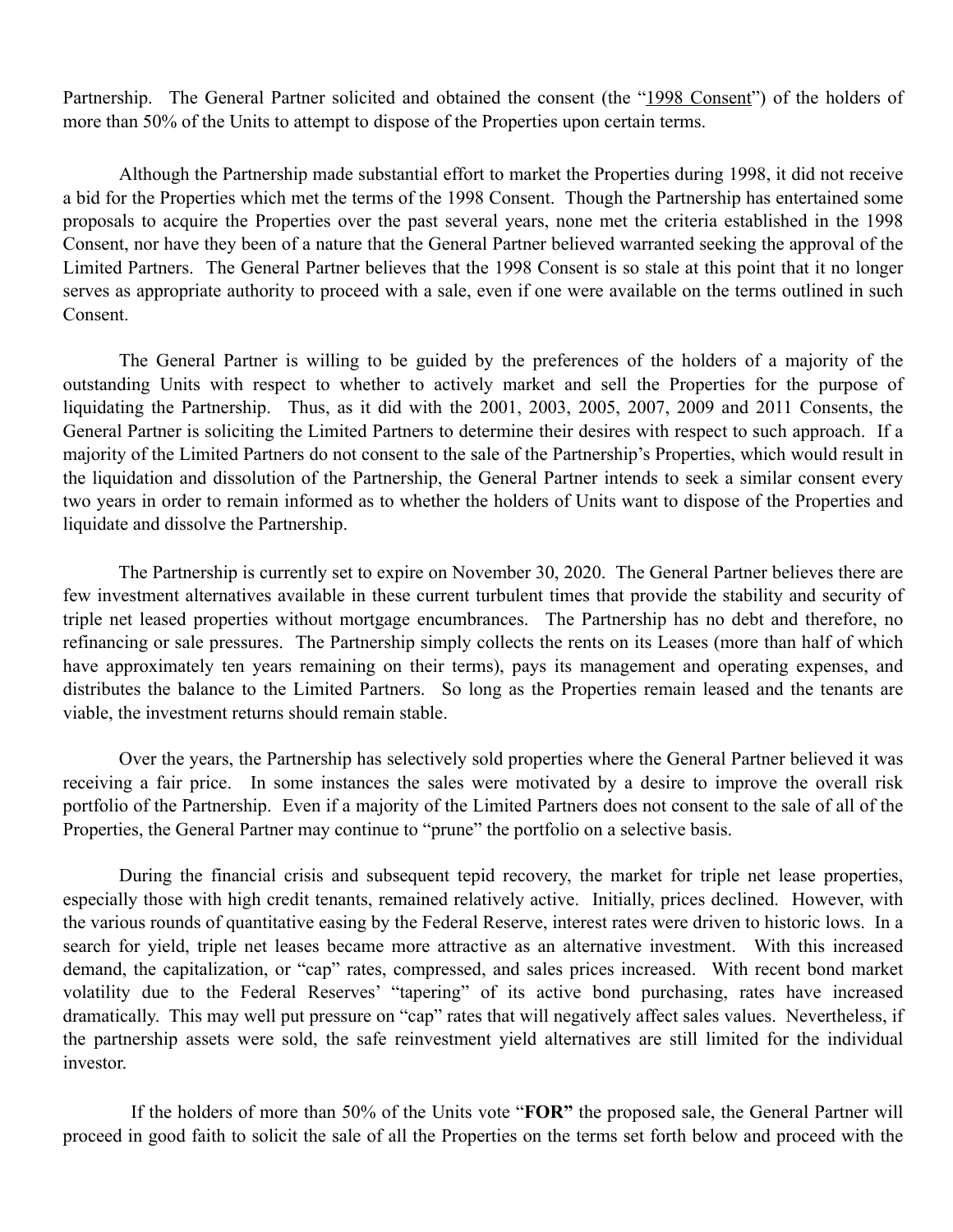dissolution of the Partnership. If the Limited Partners do not authorize such sale, the General Partner will continue to manage the Partnership as a going concern and use its business judgment in an effort to enhance the value of the Partnership. Of course, the General Partner reserves the right at any time in the future, to seek the approval of the Limited Partners with respect to any disposition of all or substantially all of the Partnership's Properties if the General Partner deems such disposition to be in the best interest of the Limited Partners.

 Even if the holders of a majority of the Units vote "**FOR"** the proposed sale, there is no assurance that a sale on the terms outlined in this Consent Statement could be consummated.

# **DESCRIPTION OF PROPOSED SALE OF PARTNERSHIP PROPERTIES and SUBSEQUENT DISSOLUTION OF THE PARTERSHIP**

 If more than 50% of the Units vote in favor of this Consent, the General Partner will solicit competitive bids for the purchase of the Properties. The General Partner will attempt to obtain a fair market price for the Properties. Upon completion of the sale of the Properties, the assets of the Partnership would be distributed to the Limited Partners, net of all normal and customary costs of such sale, and other reserves as the General Partner deems appropriate (if any) in liquidation and dissolution of the Partnership.

# **Purchase Price**

If the Proposed Sale and Dissolution passes, the General Partner would solicit bids which include both: (i) a purchase price for all of the Properties in the aggregate, and (ii) a purchase price for each of the Properties individually. New appraisals for all of the Partnership Properties would be secured and the Total Appraised Value of the Properties would be the minimum asking price (the "Asking Price"). The last time appraisals were received was February 5, 2001. At that time, the Total Appraised Value was \$21,626,500, which included the values of 14 properties no longer owned by the Partnership, with an aggregate appraised value of \$10,702,000. The internal 12/31/12 net asset value for the Partnership's Properties was \$16,070,000.

Certain fees, costs and expenses would be incurred by the Partnership in the sale process (the "Expenses"). Such Expenses may include (i) appraisal fees (ii) title insurance fees, (iii) survey fees, (iv) legal fees, (v) brokerage fees/commissions, (vi) filing fees, and (vii) such other fees and expenses as are ordinary and necessary in connection with a large real estate transaction. The General Partner estimates such Expenses at approximately 5.5% of the total price.

Following the consummation of the sale of the Properties, the Partnership would incur additional expenses associated with winding up the Partnership's affairs, liquidating its assets and dissolving the Partnership. Those expenses may include, without limitation: (i) escheat fees; (ii) legal fees; (iii) consent solicitation fees; (iv) printing and postage expenses; (v) tax preparation and audit fees; (vi) investor servicing fees; (vii) taxes; and (viii) management and overhead fees; and (ix) supplies and other administrative expenses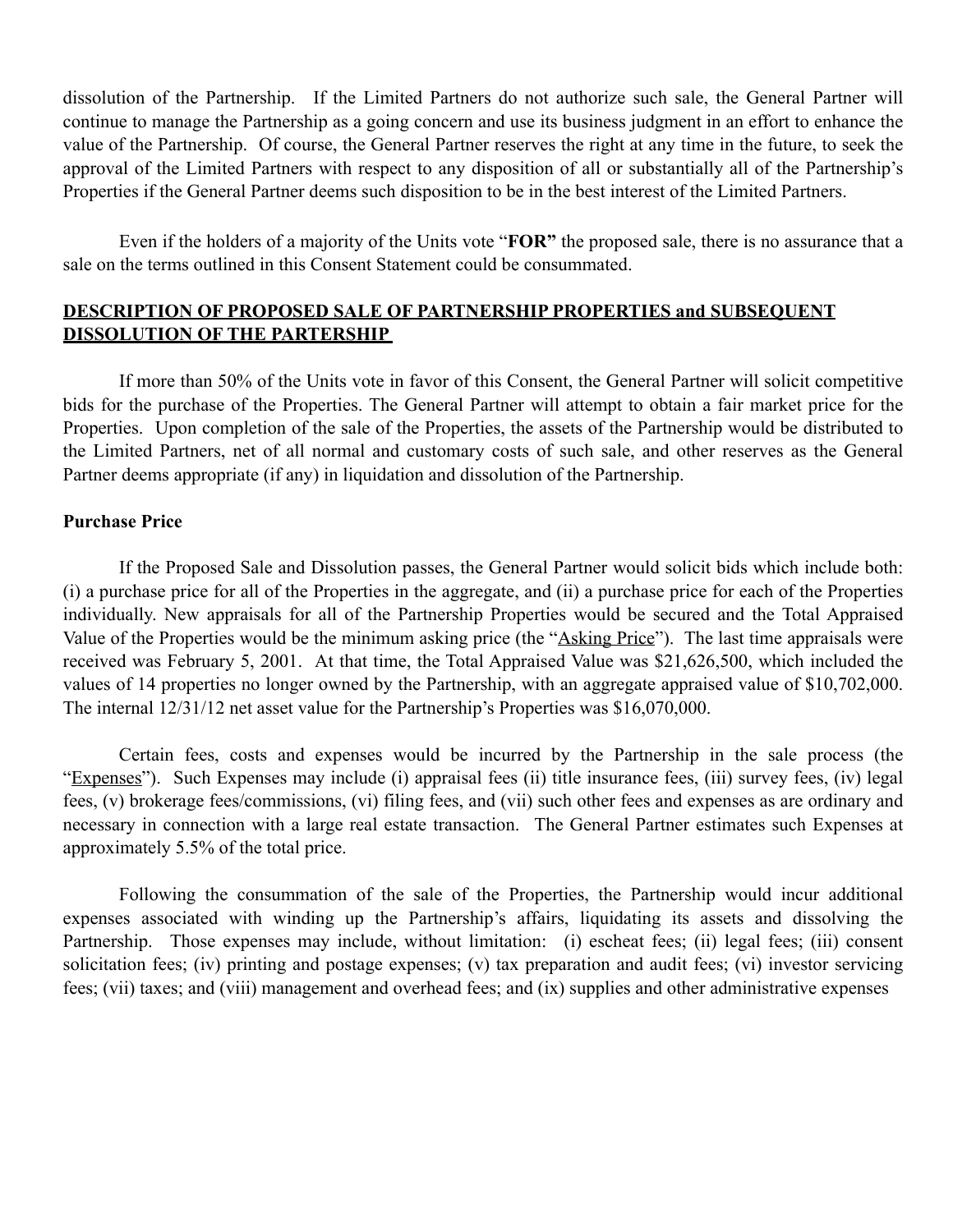# **Effects on the Limited Partners**

Advantages: There is currently no active or established trading market for Partnership Units. The values available to Limited Partners in the secondary market usually represent a discount from the value of the underlying assets of the Partnership, due in part to the lack of liquidity. The liquidation and dissolution of the Partnership would provide a manner for Limited Partners to realize the value of their Units without having to comply with the conditions and restrictions of selling their Units individually and without being subjected to the normal secondary market discount and relatively high transaction fees. Further, following liquidation and dissolution, Limited Partners would no longer be subject to any of the risk factors attendant to the operation of a portfolio of triple-net based properties.

Disadvantages: The General Partner anticipates (but does not guarantee) that the portfolio of Properties will continue to generate net distributable income in line with historical performance for at least the next seven to nine (7 - 9) years. This represents a cash return of approximately 5-6% of the Internal 12/31/12 NUV. Since the Partnership's assets are depreciable real property, some of the distributable net income may be tax sheltered, leading to a slightly higher "after tax" rate of return. In today's low interest rate environment, these returns compare favorably to alternative investments of similar risk profiles into which Limited Partners could re-invest their after-tax liquidation proceeds.

If the Partnership is liquidated, the Limited Partners will be subject to capital gains taxes to the extent the net proceeds from the sale of Properties on a per Unit basis exceeds the Limited Partners' adjusted tax basis in each Unit.

#### **Effect on the General Partner**

 The Partnership Agreement provides for the General Partner to receive up to a 3% commission ("Disposition Fee") on the sale of any Partnership Properties if it provides a substantial portion of the services in the sales effort. If the Proposed Sale and Dissolution passes, meaning the requisite consents were received and the Partnership is liquidated and dissolved through sale of the Properties, the General Partner would collect such Disposition Fee and would not be entitled to future management fees as a result of the liquidation and dissolution of the Partnership.

# **FEDERAL INCOME TAX CONSEQUENCES OF PROPOSED SALE and DISSOLUTION**

The following is a summary of the material Federal income tax consequences resulting from the sale of all of the properties, and the subsequent liquidation and dissolution of the Partnership which may affect a Limited Partner. This summary is included solely for the information of the Limited Partners. This summary is not intended as a substitute for careful tax planning, and consequences may vary according to each Limited Partner's individual circumstances. Therefore each Limited Partner is urged to consult his or her own tax adviser concerning the specific tax consequences of the liquidation and dissolution of the Partnership to such Limited Partner.

This summary is based on the Internal Revenue Code of 1986, as amended ("Code"), as well as the applicable existing regulations there under, judicial decisions and current administrative rules and practices. The following discussion does not discuss the impact, if any, state or local taxes may have on the liquidation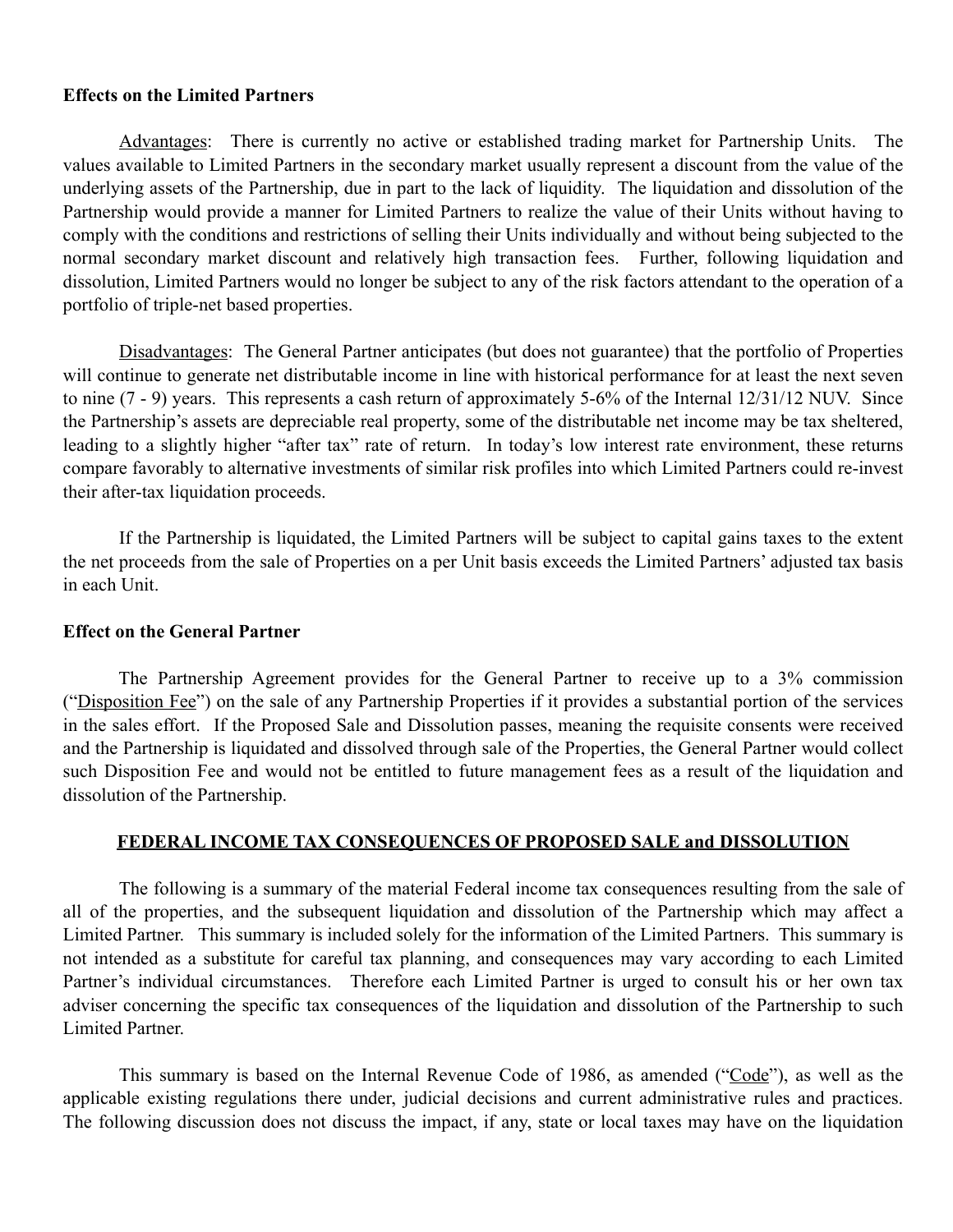and dissolution of the Partnership. Furthermore, no assurance can be given as to the accuracy or completeness of this summary and there can be no assurance that the Internal Revenue Service will agree with the interpretations of the Code and the regulations set forth below. Each Limited Partner should be aware that the Code and the regulations are subject to change and in some instances may be given retroactive effect.

#### **Taxation of Partnerships in General**

An entity classified as a partnership for federal income tax purposes is not subject to federal income tax. Rather, a partnership is an entity for which the items of income, gain, loss, deductions, and credits "flow through" to the partners, who are taxed in their individual capacities on their distributive shares of the partnership's income, gain, loss, and deductions. However, the partnership is a tax reporting entity that must file an annual return disclosing the partnership's gain or loss. The tax treatment of partnership items of taxable income or loss is generally determined at the partnership level. However, each partner must account separately for its distributive share of the following partnership items: (1) short-term capital gains and losses, (2) long-term capital gains and losses, (3) gains and losses from sales or exchanges of property used in a trade or business or subject to involuntary conversion, (4) charitable contributions, (5) dividends for which there is a dividendsreceived deduction, (6) taxes paid or accrued to foreign countries and to U.S. possessions, (7) taxable income or loss, exclusive of items requiring separate computation, and (8) other items required to be stated separately either by Treas. Reg. §1.702-1 or because separate statement could affect the income tax liability of any partner, including but not limited to the following: recovery of bad debts, prior taxes, and delinquency amounts, deductible investment expenses, alternative minimum tax adjustments and tax preference items, investment interest, and any items subject to a special allocation under the partnership agreement.

Each partner is required to treat partnership items on its return in a manner consistent with the treatment of such items on the partnership return and may be penalized for intentional disregard of the consistency requirement. Each partner must account for its distributive share of partnership taxable income or loss in computing its income tax, whether or not any actual cash distribution is made to such partner during its taxable year. Such consistency requirement may be waived if the partner files a statement (IRS Form 8082) identifying the inconsistency or shows that it resulted from an incorrect schedule furnished by the partnership.

# **Basis of Partnership Interests**

A partner's basis in its Unit is equal to its cost for such Unit, (i) reduced by its allocable share of partnership distributions, taxable losses and expenditures of the partnership not deductible in computing its taxable income and not properly chargeable to its capital account, and (ii) increased by its allocable share of partnership taxable profits, income of the partnership exempt from tax and additional contributions to the partnership. For purposes of determining basis, an increase in a partner's share of partnership liability is treated as a contribution of money by that partner to the partnership. Conversely, a decrease in its share of partnership liability is treated as distribution of money from the partnership. Generally, a partner may not take recourse liability into account in determining its basis except to the extent of any additional capital contribution it is required to make under the partnership agreement. However, if a partnership asset is subject to a liability for which no partner has any personal liability, in general, the partner's allocable share of the nonrecourse liability will be taken into account to determine basis.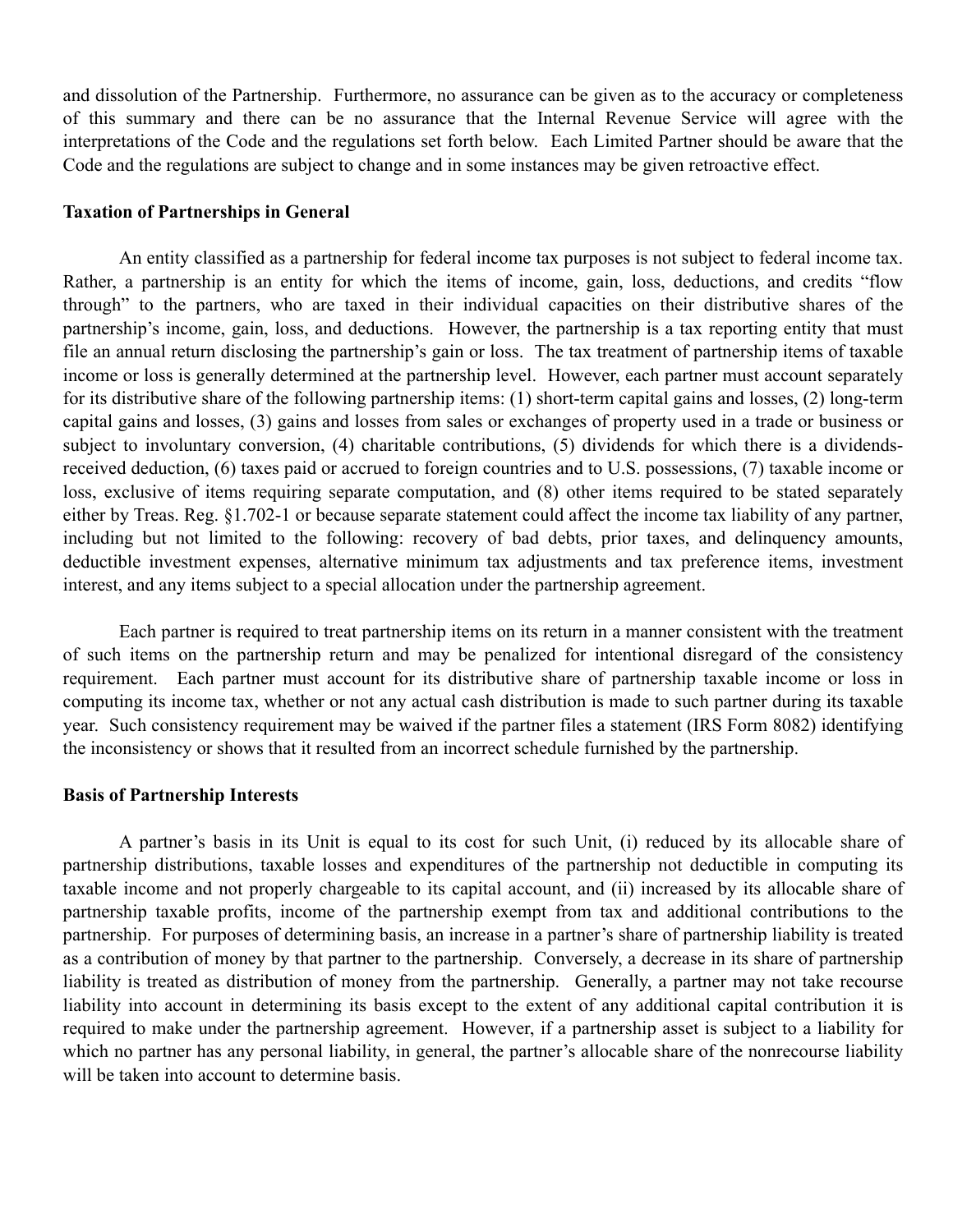#### **Effect of the Proposed Sale**

The sale of Partnership Properties in connection with the liquidation and dissolution of the Partnership would be a taxable event to the Limited Partners. Gain or loss on a sale of a property generally would be measured by the difference between the net amount realized (after deducting ordinary and necessary expenses of the sale) and the adjusted basis of the property that is sold. Generally the amount realized is the sum of any money received, plus the fair market value of any property received, plus the amount of liability from which the Partnership is discharged as a result of the sale. The adjusted basis of property is generally the basis on the day the property was acquired less deductions, allowed or allowable, for depreciation.

A substantial portion of the property, including building, land and equipment, which were held for more than one year, are expected to be treated as "Code Section 1231 assets." Code Section 1231 assets are property used in the trade or business of a character which is subject to the allowance for depreciation, held for more than one year, and real property used in the trade or business held for more than one year. Gains or losses from the sale of Code Section 1231 assets would be combined with any other Code Section 1231 gains or losses incurred by the Partnership in that year, and the Code Section 1231 gains or losses would be allocated to the Limited Partners as provided in the Partnership Agreement. Notwithstanding the foregoing, certain depreciation recapture rules may cause some or all of the gains realized upon the liquidation of the Partnership Properties to be taxed at the partner level as ordinary income under I.R.C. Section 1250(a) or at a 25% rate by virtue of the "unrecaptured I.R.C. Section 1250 gain" rules. Section 1250 recapture will only be applicable to DiVall's taxable investors.

## **Effect of Dissolution and Liquidation**

Generally, upon the dissolution and liquidation of a partnership, gain will be recognized by and taxable to a partner to the extent the amount of cash distributed to it exceeds the partner's basis in its Unit at the time of distribution. Any gain or loss which a Limited Partner recognizes from a liquidating distribution is generally taxed as capital gain or loss. However, any income or loss allocated from the normal operations of the partnership during the year of liquidation may constitute ordinary income or loss.

Any capital gain or loss will be treated as long-term if the Limited Partner has held its Units for more than twelve (12) months when the liquidation is consummated. For non-corporate limited partners, long-term capital gains are generally taxed at a 20% rate. This rate may be 0% depending on the individual taxpayer's taxable income and applicable tax bracket. If the Limited Partner has held its Units for less than a year, any gain will be a short-term capital gain. Short-term capital gains are taxed as ordinary income. Capital losses generally are deductible only to the extent of capital gains plus, in the case of a non-corporate Limited Partner, up to \$3,000 of ordinary income. Capital losses realized upon the liquidation may be utilized to offset capital gains from other sources and may be carried forward, subject to applicable limitations. If the selling partner has a basis of zero and a deficit or negative capital account, it will realize additional income to the extent that it has been relieved of its obligation to repay the deficit or is subject to a qualified income offset.

Although the sale of a partnership interest (and the liquidation of the Partnership is treated as a sale of a partnership interest) generally gives rise to capital gain or loss, amounts received by a partner allocable to its share of unrealized receivables or substantially appreciated inventory may constitute ordinary income or loss.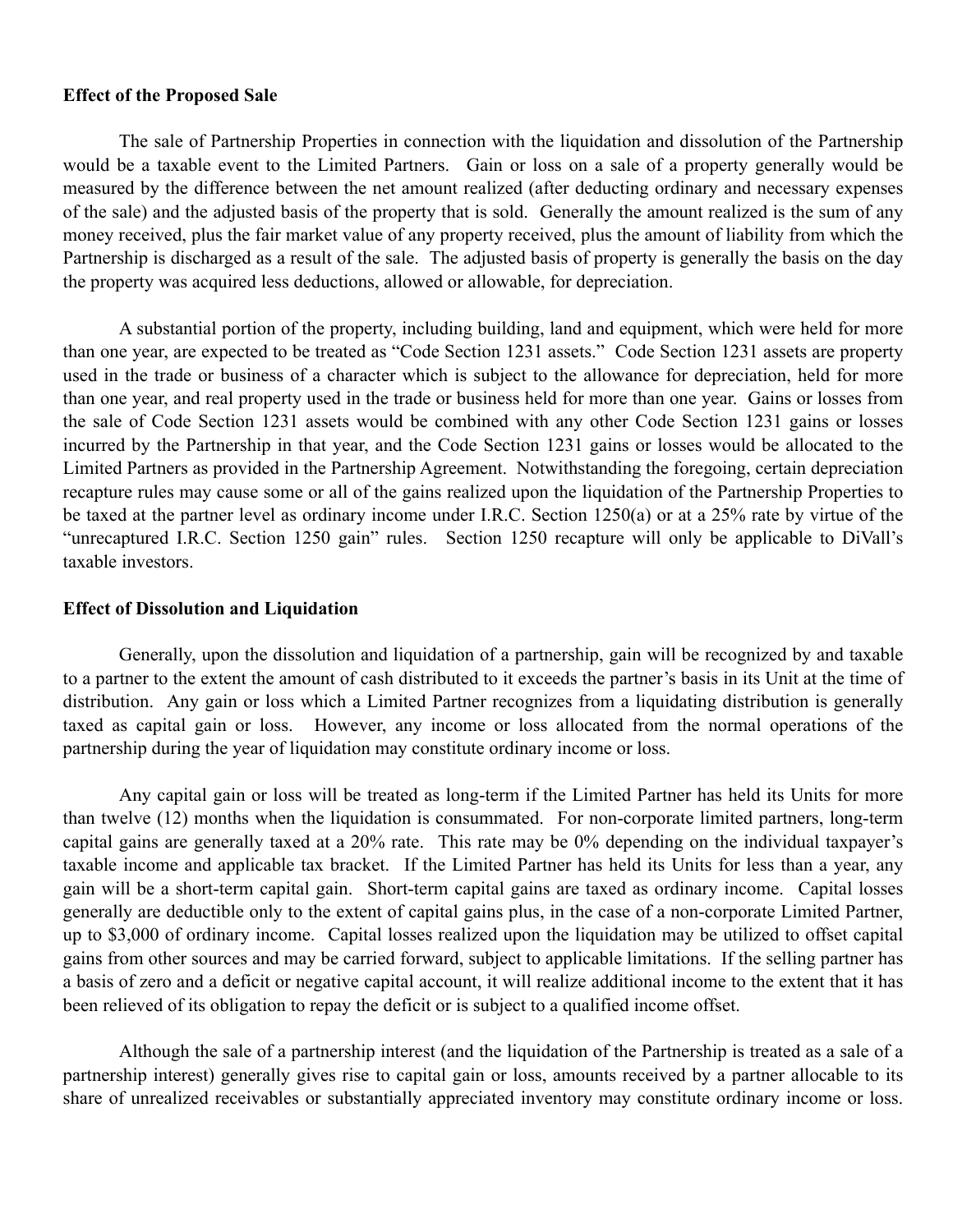The term "unrealized receivables" includes any rights to income that have not been included in gross income under the method of accounting employed by the partnership (Treas. Reg. §1.751-1(c)).

## **Exempt Employee Trusts and Individual Retirement Accounts**

Tax-exempt organizations, including trusts which hold assets of employee benefit plans, although not generally subject to federal income tax, are subject to tax on certain income derived from a trade or business carried on by the organization which is unrelated to its exempt activities. However, such unrelated business taxable income does not in general include income from real property, gain from the sale of property other than inventory, interest, dividends and certain other types of passive investment income that is derived from "debtfinanced properties" as defined in Section 514 of the Code. Further, if, as the Partnership believes, the Properties are not characterized as "inventory," and are not held primarily for sale to customers in the ordinary course of the Partnership's business, the income from the sale of the Properties should not constitute unrelated business taxable income. Finally, the Partnership's temporary investment of funds in interest-bearing instruments and deposits also should not give rise to unrelated business taxable income.

THE FOREGOING ANALYSIS CANNOT BE, AND IS NOT INTENDED AS, A SUBSTITUTE FOR CAREFUL TAX PLANNING. LIMITED PARTNERS ARE URGED TO CONSULT THEIR OWN TAX ADVISORS WITH RESPECT TO THEIR OWN TAX SITUATIONS. THIS TRANSACTION MAY AFFECT SEVERAL FEDERAL TAXES, INCLUDING, BUT NOT LIMITED TO, INCOME AND ESTATE TAXES.

# **DISTRIBUTION UPON LIQUIDATION OF THE PARTNERSHIP**

Upon completion of the Proposed Sale, the Partnership will be dissolved and its business wound up in accordance with Article VIII of the Partnership Agreement, including the liquidation of the Partnership Properties. The sale proceeds, after establishing any necessary cash reserves to cover liabilities, will be distributed to the Limited Partners and the General Partner in the manner set forth in the Partnership Agreement, although the distribution to the General Partner is expected to be limited to the minimum amount necessary to cover its tax obligations on its portion of the Partnership's income resulting from the liquidation. The General Partner would attempt to obtain commercial insurance covering liabilities which the Indemnification Trust was established to cover. If such insurance is available, the Partnership would use proceeds from the Indemnification Trust to purchase such insurance coverage and the balance of the Indemnification Trust would be distributed with the sale proceeds during liquidation. If such insurance coverage is unavailable at a reasonable cost, the Indemnification Trust would be maintained for a period past termination of the Partnership in keeping with terms of such Indemnification Trust, and the proceeds thereof would be subsequently distributed to the Limited Partners.

# **REGULATORY REQUIREMENTS**

There are no regulatory requirements in connection with the Proposed Sale and Dissolution.

Other than the requirement under Wisconsin law that the Partnership file, a Certificate of Cancellation to dissolve the Partnership, there are no federal or state regulatory requirements that would apply to a liquidation and dissolution of the Partnership.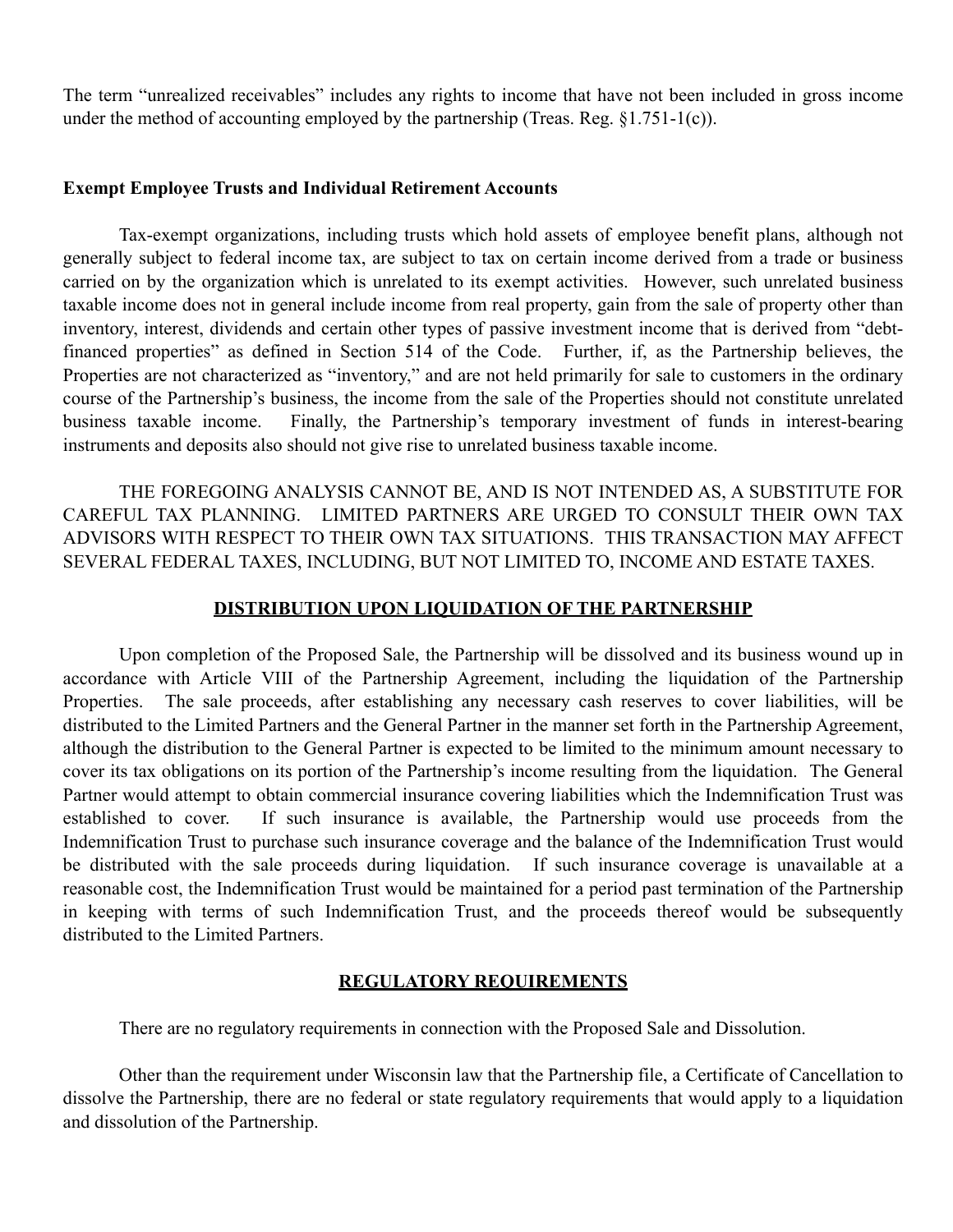# **INCORPORATION OF CERTAIN INFORMATION BY REFERENCE**

The following document and its exhibits filed by the Partnership with the Securities  $\&$  Exchange Commission are hereby incorporated in this Consent Statement by reference:

Annual Report on Form 10-K for the fiscal year ended December 31, 2012 ("Form 10-K").

All reports and other documents filed by the Partnership after the date of this Consent Statement pursuant to Section 13(a), 13(c), 14 or 15(d) of the Securities and Exchange Act of 1934 and prior to the final date on which written consents may be received shall be deemed to be incorporated by reference herein and to be a part hereof from the dates of filing of such reports or documents. Any statement contained herein or in a document incorporated or deemed to be incorporated by reference herein shall be deemed to be modified or superseded for the purposes of this Consent Statement to the extent that a statement contained herein or in another document that also is or is deemed to be incorporated by reference herein modifies or supersedes such statement. Any statement so modified or superseded shall not be deemed, except as so modified or superseded, to constitute a part of this Consent Statement.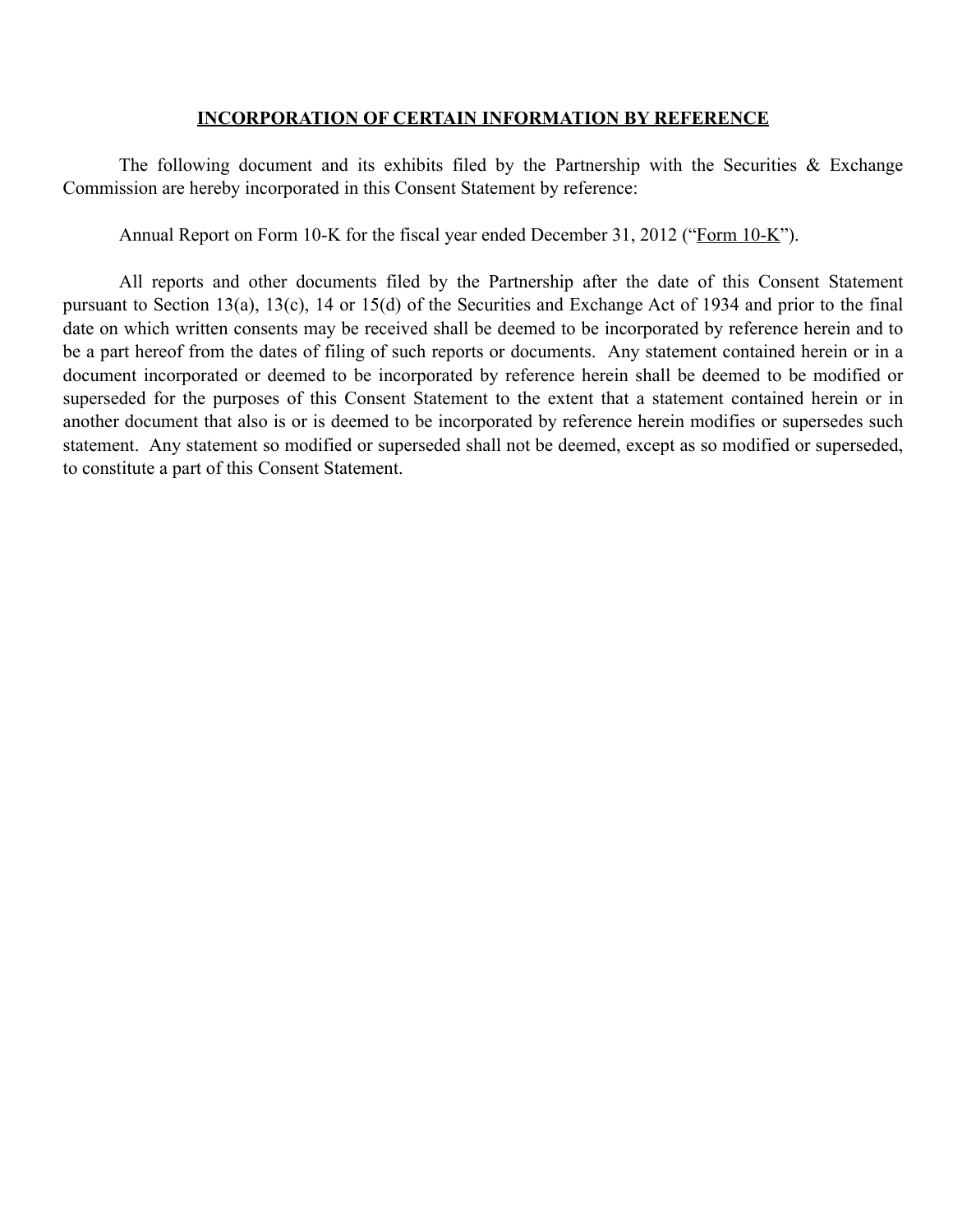#### **DIVALL INSURED INCOME PROPERTIES 2 LIMITED PARTNERSHIP, a Wisconsin Limited Partnership**

#### **CONSENT OF LIMITED PARTNER TO SALE OF All OF THE PARTNERSHIP PROPERTIES and SUBSEQUENT LIQUIDATION AND DISSOLUTION OF THE PARTNERSHIP**

The undersigned Limited Partner acknowledges receipt of the Consent Statement dated July 19, 2013 respecting the proposed sale of all of the Partnership's properties, which would result in the subsequent liquidation and dissolution of the Partnership (the "Proposed Sale and Dissolution"). The undersigned Limited Partner understands that the General Partner is seeking an indication of the Limited Partner's desire to initiate a sale of all of the Partnership's properties to one or more buyers.

The General Partner recommends a vote **AGAINST** a sale of all the Partnership's properties, which would result in the liquidation and dissolution of the Partnership.

THIS PROPOSED SALE AND DISSOLUTION REQUIRES THE APPROVAL BY THE HOLDERS OF MORE THAN 50% OF THE OUTSTANDING UNITS OF THE PARTNERSHIP.

> **PLEASE MARK YOUR VOTE ON REVERSE SIDE AND SIGN AND DATE AND PROMPTLY MAIL TO: Phoenix American Financial Services, Inc., 2401 Kerner Blvd, San Rafael, CA 94901**

---------------------------------------------------------------------------------------------------------------------------------------------